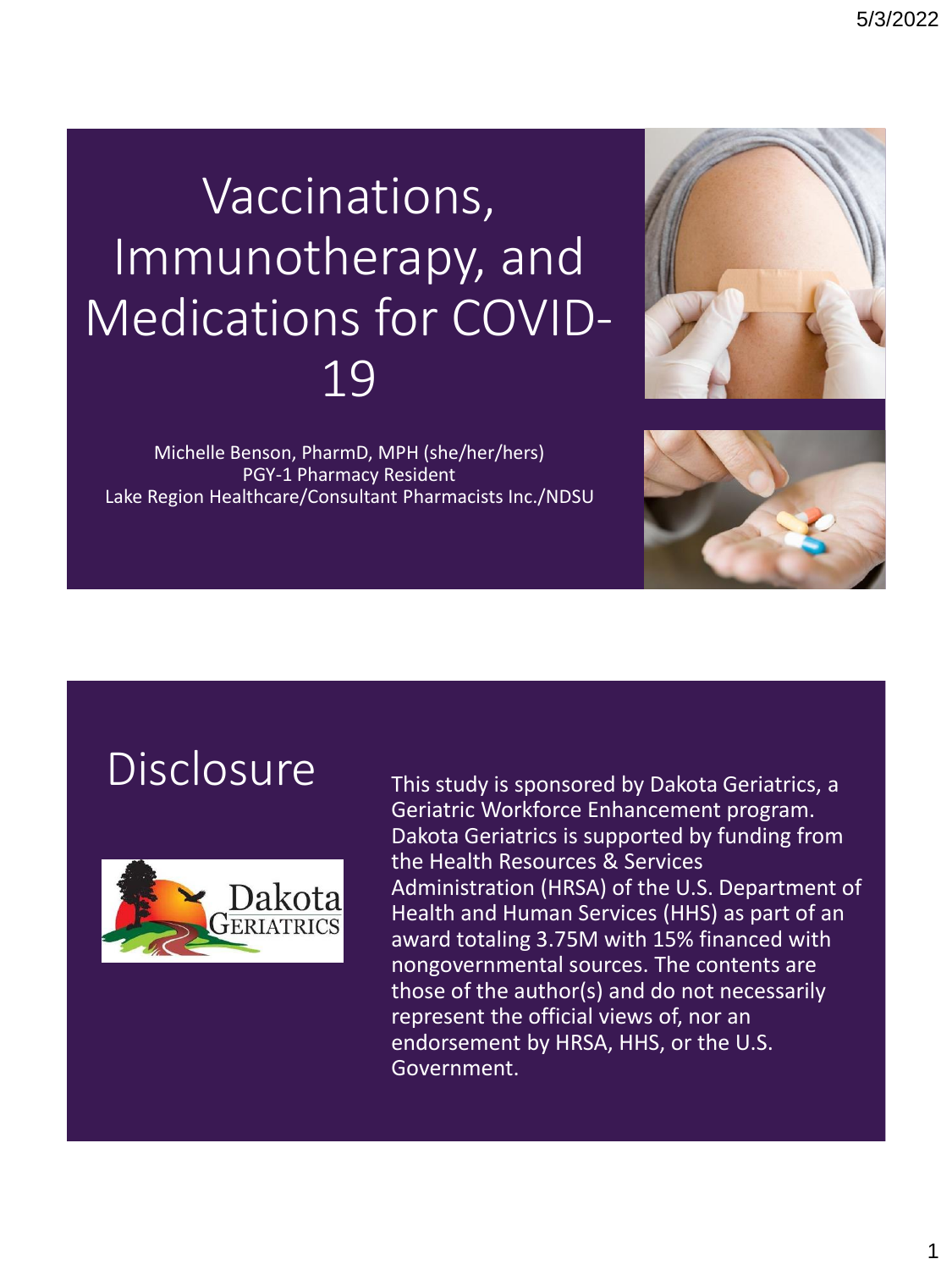# **Objectives**

- •Understand the benefits and recommendations for COVID-19 vaccination in the geriatric population
- •Recognize when a patient with COVID-19 qualifies for outpatient treatment
- •Become familiar with treatment options for nonhospitalized adults with COVID-19

#### **Note**

The information is this presentation is subject to change with new information

Watch for updates on the status of vaccine recommendations and treatment options from the CDC and state public health departments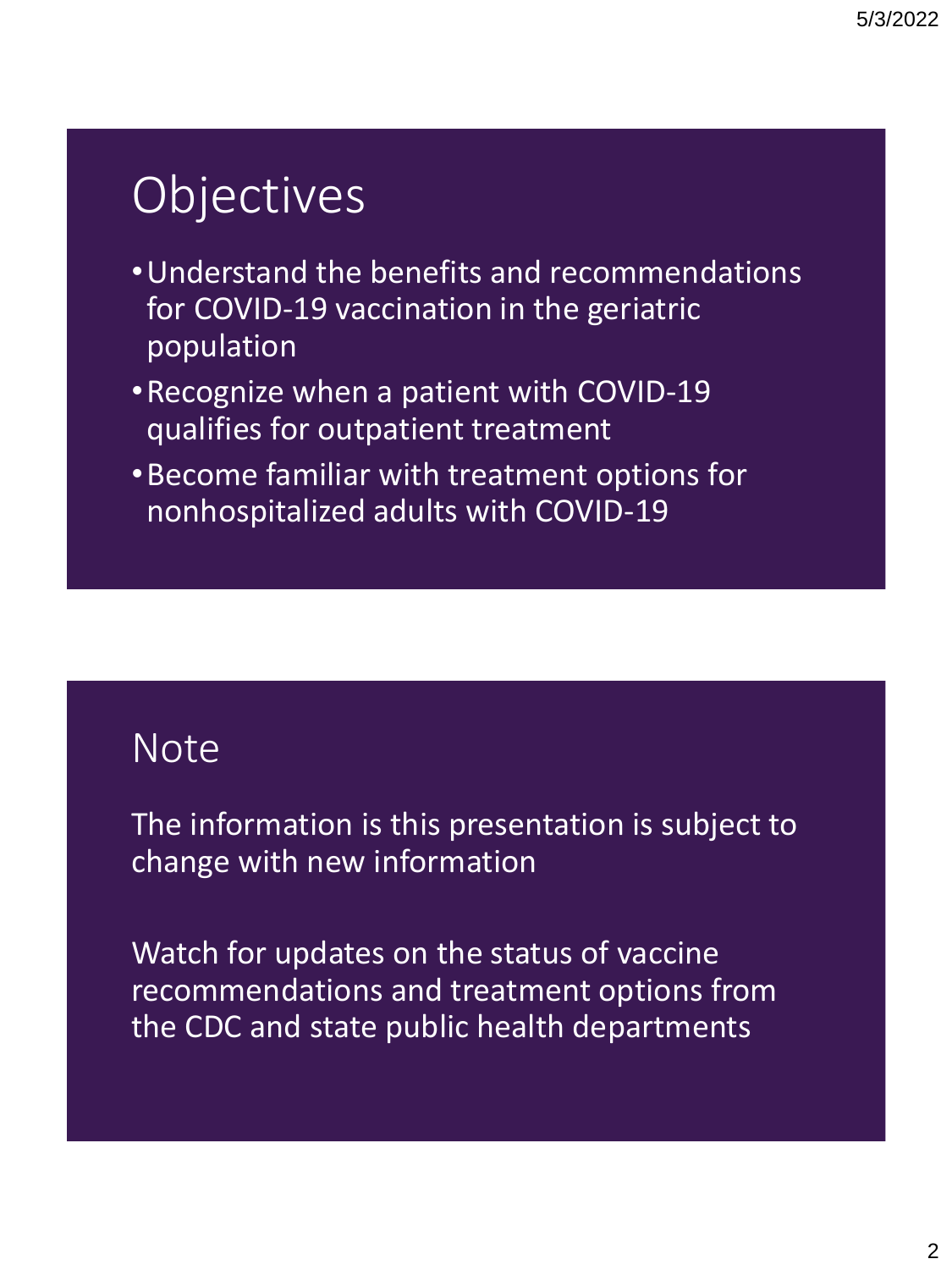### COVID-19

- Severe acute respiratory syndrome-coronavirus-2 (SARS-CoV-2)
- Evolves over time, creating new variants
- Spread by person-to-person respiratory transmission
- Transmission potential highest in early course of illness
- Ranges from asymptomatic infection to fatal

### Diagnosis

- Suspicion: new-onset fever and/or respiratory symptoms
	- Cough, shortness of breath, sore throat, runny nose, nasal congestion
	- **Smell or taste disturbances**, myalgias, diarrhea
- Rapid tests: usually nasal, results 15-30 minutes, may be less reliable
- Laboratory tests: nasal swab/saliva, results 1-3 days, more reliable

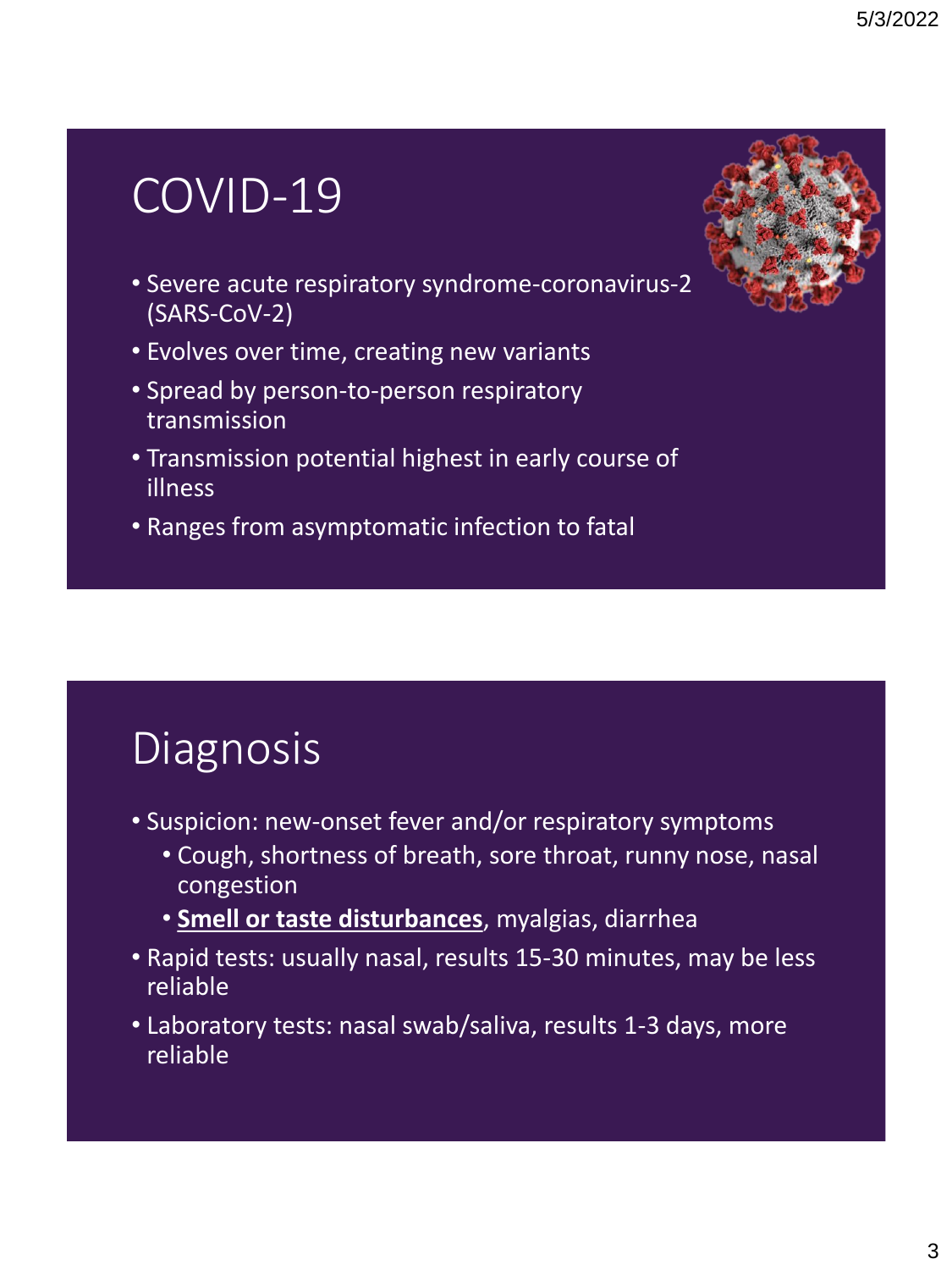#### COVID-19 Vaccines

- Recommended for everyone ages 5 and older
- mRNA vaccines: Pfizer-BioNTech (Comirnaty) and Moderna (Spikevax)
- Viral vector vaccine: Johnson & Johnson
- mRNA > viral vector
- Additional dose: additional dose of vaccine given to those who are less likely to mount a protective immune response to initial vaccine
- Booster dose: additional dose of vaccine to enhance/restore protection which may have waned over time
- Mix and match: recommended for booster, not primary series

#### COVID-19 Vaccination Schedule

| Manufacturer         | Age                   | <b>Primary Series</b> | <b>Booster</b> | $1st$ and $2nd$ dose<br>interval | Primary and<br><b>Booster Interval</b> |
|----------------------|-----------------------|-----------------------|----------------|----------------------------------|----------------------------------------|
| Pfizer-BioNTech      | $5-11$ years          | 2                     | <b>NA</b>      | 3 weeks                          | <b>NA</b>                              |
| Pfizer-BioNTech      | 12 years and<br>older | 2                     | 1              | 3-8 weeks                        | At least 5 months                      |
| Moderna              | 18 years and<br>older | $\mathfrak z$         |                | 4-8 weeks                        | At least 5 months                      |
| Johnson &<br>Johnson | 18 years and<br>older |                       |                | ΝA                               | At least 2 months                      |

8-week interval: may be preferred for non-immunocompromised 12-64 years old, especially males 12-39 years (lower risk of myocarditis)

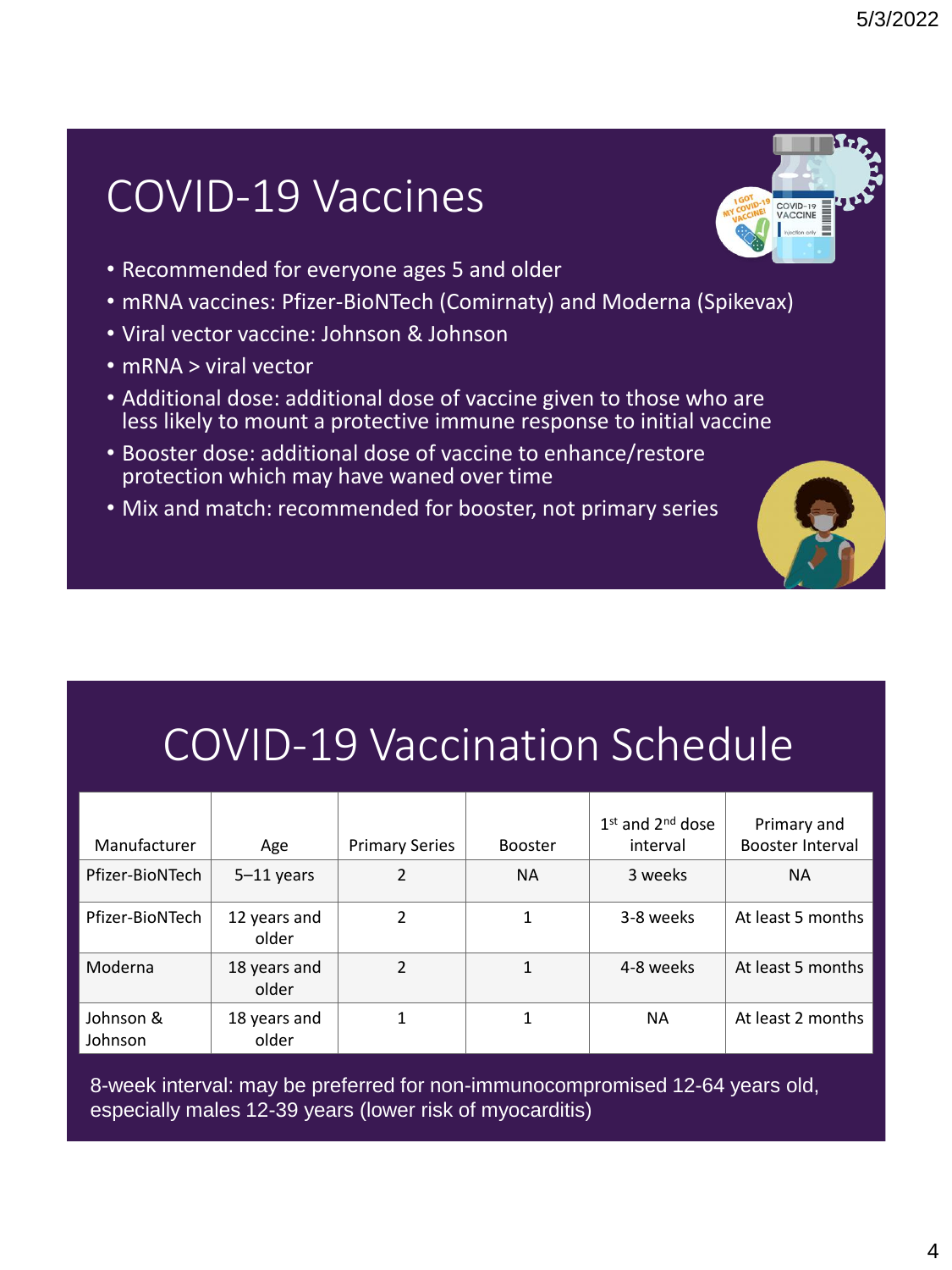### Second Boosters?

- Adults ages 18-49 years: J&J for primary series and booster-mRNA booster dose at least 4 months after J&J booster
- Adults ages 50 years and older: may **choose** to receive a second booster dose at least 4 months after the first booster
	- Medical conditions, live with immunocompromised individual, occupational risk, high community spread



#### Immunocompromised People

- Active treatment for solid tumor and hematologic malignancies
- Receipt of solid-organ transplant and taking immunosuppressive therapy
- Receipt of chimeric antigen receptor (CAR)-T-cell therapy or hematopoietic cell transplant (HCT) (within 2 years of transplantation or taking immunosuppression therapy)
- Moderate or severe primary immunodeficiency
- Advanced or untreated HIV infection
- Medications: high-dose corticosteroids, alkylating agents, antimetabolites, transplant-related immunosuppressive drugs, chemotherapeutic agents, TNF blockers, and immunosuppressive biologic agent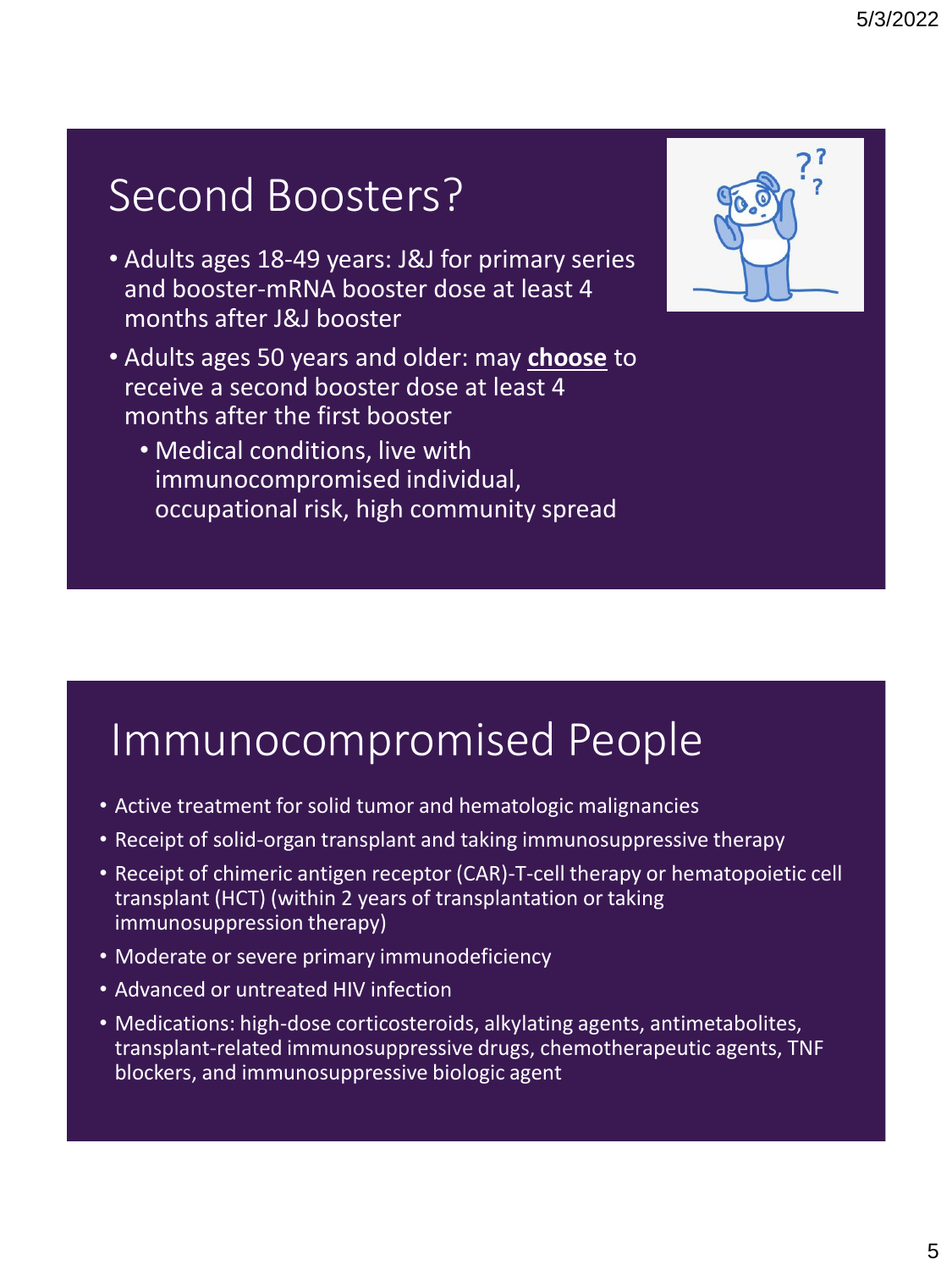#### COVID-19 Immunocompromised Vaccination Schedule

| Manufacturer               | Age group             | <b>Primary Series</b>    | <b>Booster</b> | $1st$ and $2nd$<br>dose<br>interval | 2 <sup>nd</sup> and 3rd<br>dose<br>interval | 3rd and 4th<br>dose<br>interval |
|----------------------------|-----------------------|--------------------------|----------------|-------------------------------------|---------------------------------------------|---------------------------------|
| Pfizer-<br><b>BioNTech</b> | $5-11$ years          | 3                        | <b>NA</b>      | 3 weeks                             | At least 4<br>weeks                         | <b>NA</b>                       |
| Pfizer-<br><b>BioNTech</b> | 12 years<br>and older | 3                        | $\mathbf{1}$   | 3 weeks                             | At least 4<br>weeks                         | At least 3<br>months            |
| Moderna                    | 18 years<br>and older | 3                        | $\mathbf{1}$   | 4 weeks                             | At least 4<br>weeks                         | At least 3<br>months            |
| Johnson &<br>Johnson       | 18 years<br>and older | 1, followed by<br>1 mRNA | 1              | 4 weeks                             | At least 2<br>months                        | <b>NA</b>                       |

#### Second Boosters in Immunocompromised?

- People who are moderately or severely immunocompromised **might** consider getting the second booster dose as soon as possible (4 months after their first booster dose)
- Consider degree of immunosuppression and immunosuppressive therapy timing issues

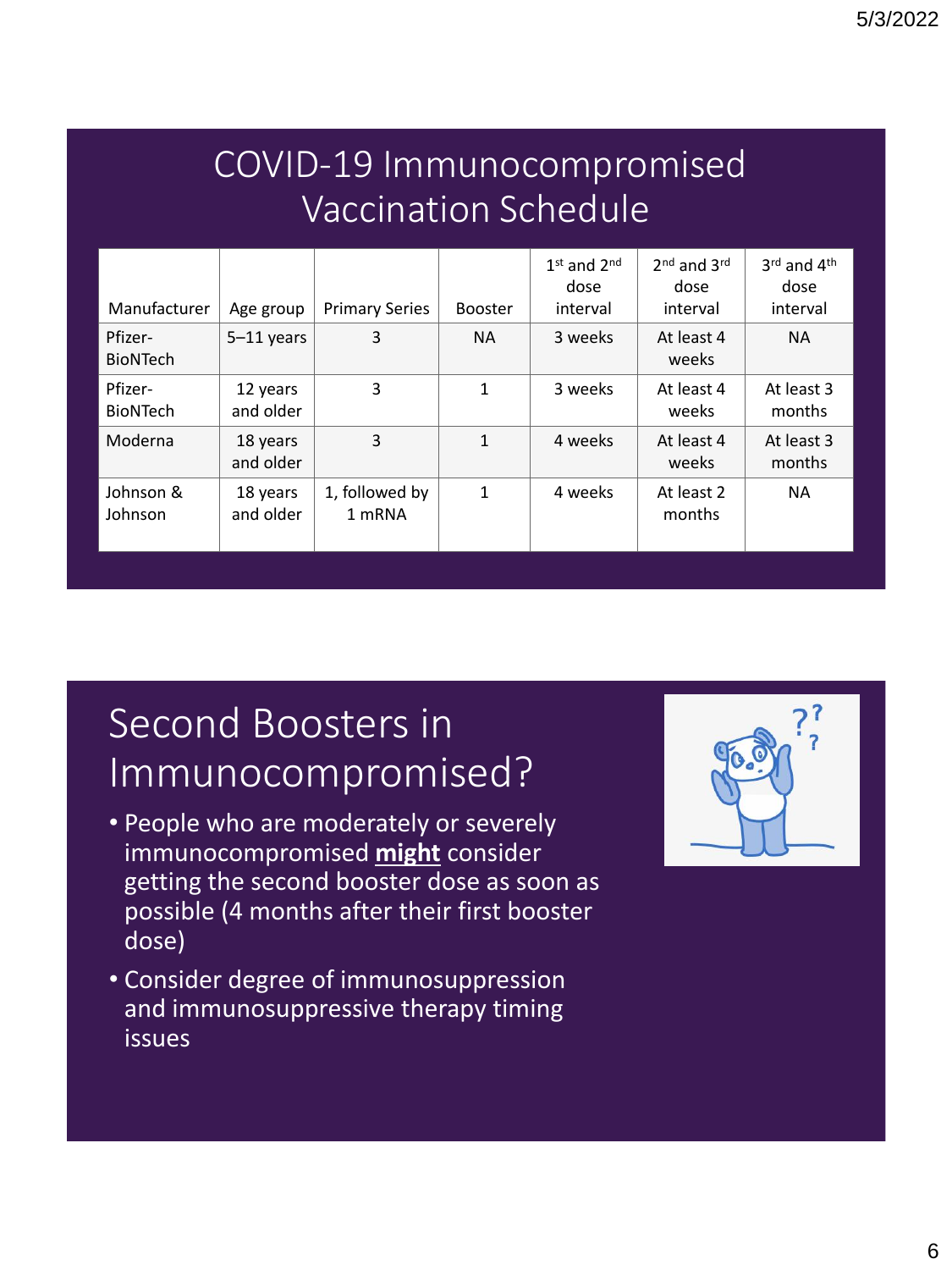



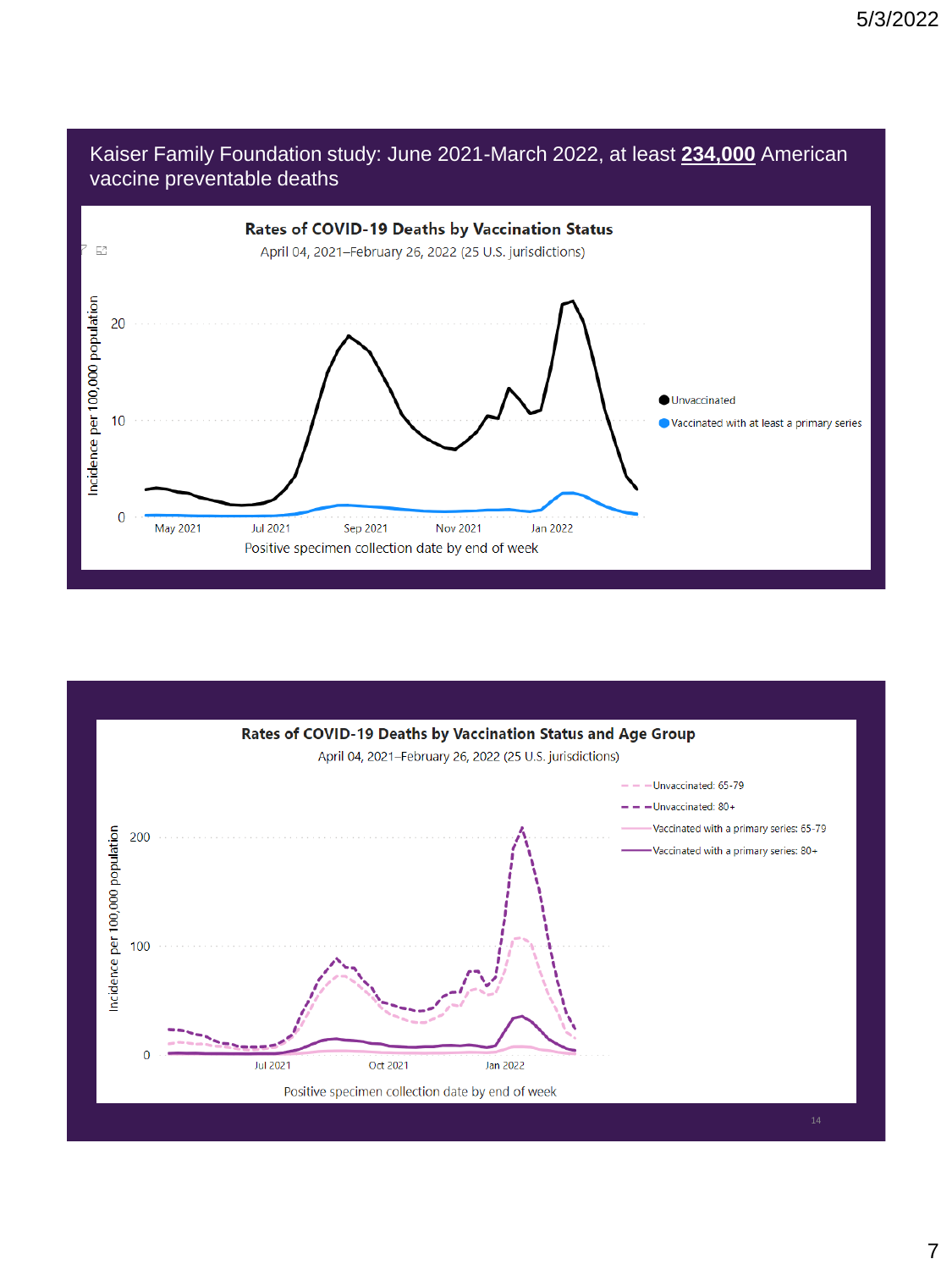

#### COVID Vaccine Safety and Side Effects

- Standard preclinical and clinical stages of development with stringent safety criteria
- Accelerated pace due to global attention
- Side effects are common, local and systemic
	- Acetaminophen (Tylenol) and NSAIDs (ibuprofen, Advil) after reaction develops
- Rare serious side effects

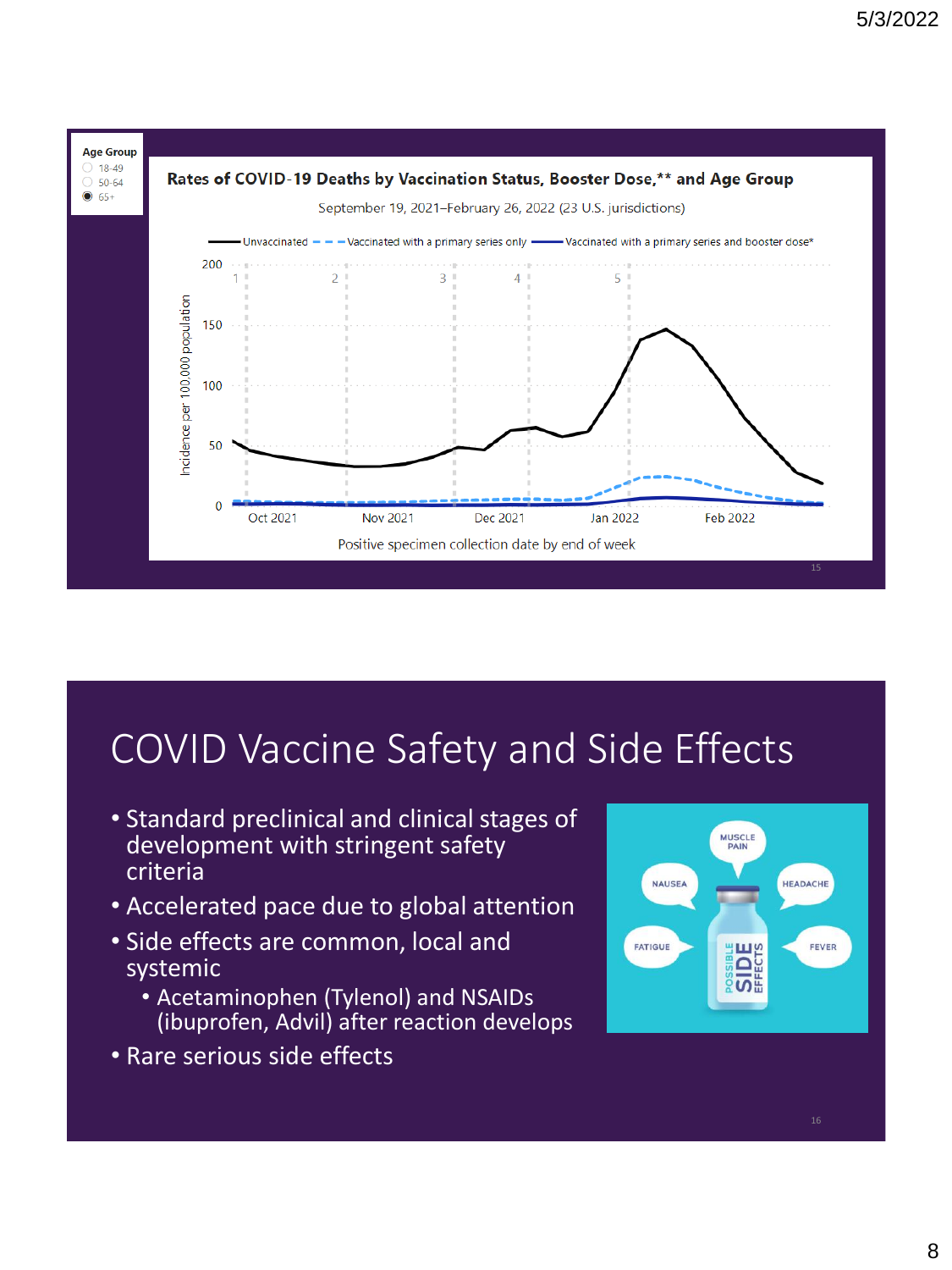### COVID Vaccine FAQ

- Breakthrough infections: no vaccine is 100% effective
- Coverage vs. different variants: still largely effective
- Vaccination after COVID-19 infection: once recovered
- Myocarditis and pericarditis: lower risk than COVID-19 infection



### Vaccine Skepticism

- 82.4% of people 5+ in the United States have received one dose
- Listen, but don't judge
- Have information and resources available
- Don't politicize
- Ally with community "influencers"
- ALWAYS be respectful
- Be prepared to play the long game

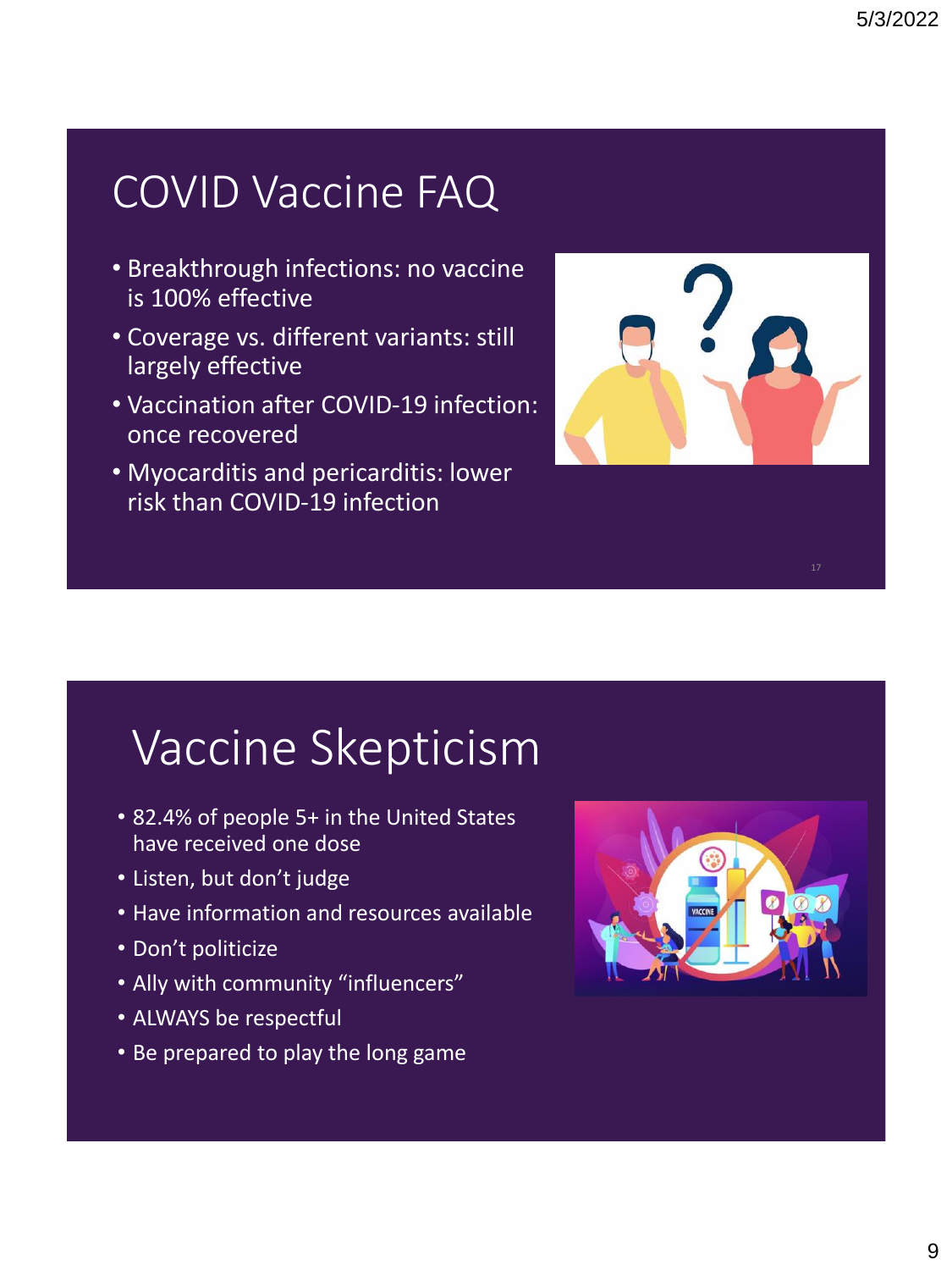#### COVID-19 Outpatient Management

- About 80% of people with COVID-19 have a mild illness that does not require medical intervention or hospitalization
- No fixed criteria for hospital admission
- In-person evaluation: dyspnea, hypoxemia, chest pain/tightness, dizziness, confusion/mental status changes
- Supportive care, COVID-19 specific therapies, isolation
	- Manage symptoms, ensure adequate nutrition, pay attention to risks of social isolation
- **Therapies work better earlier in the course of the disease**

#### COVID-19 Outpatient Medications

- PrEP: Tixagevimab/cilgavimab (Evusheld)
- Nonhospitalized Adults Treatment
	- 1. Nirmatrelvir/ritonavir (Paxlovid)
	- 2. Remdesivir (Veklury)
	- 3. Bebtelovimab
	- 4. Molnupiravir



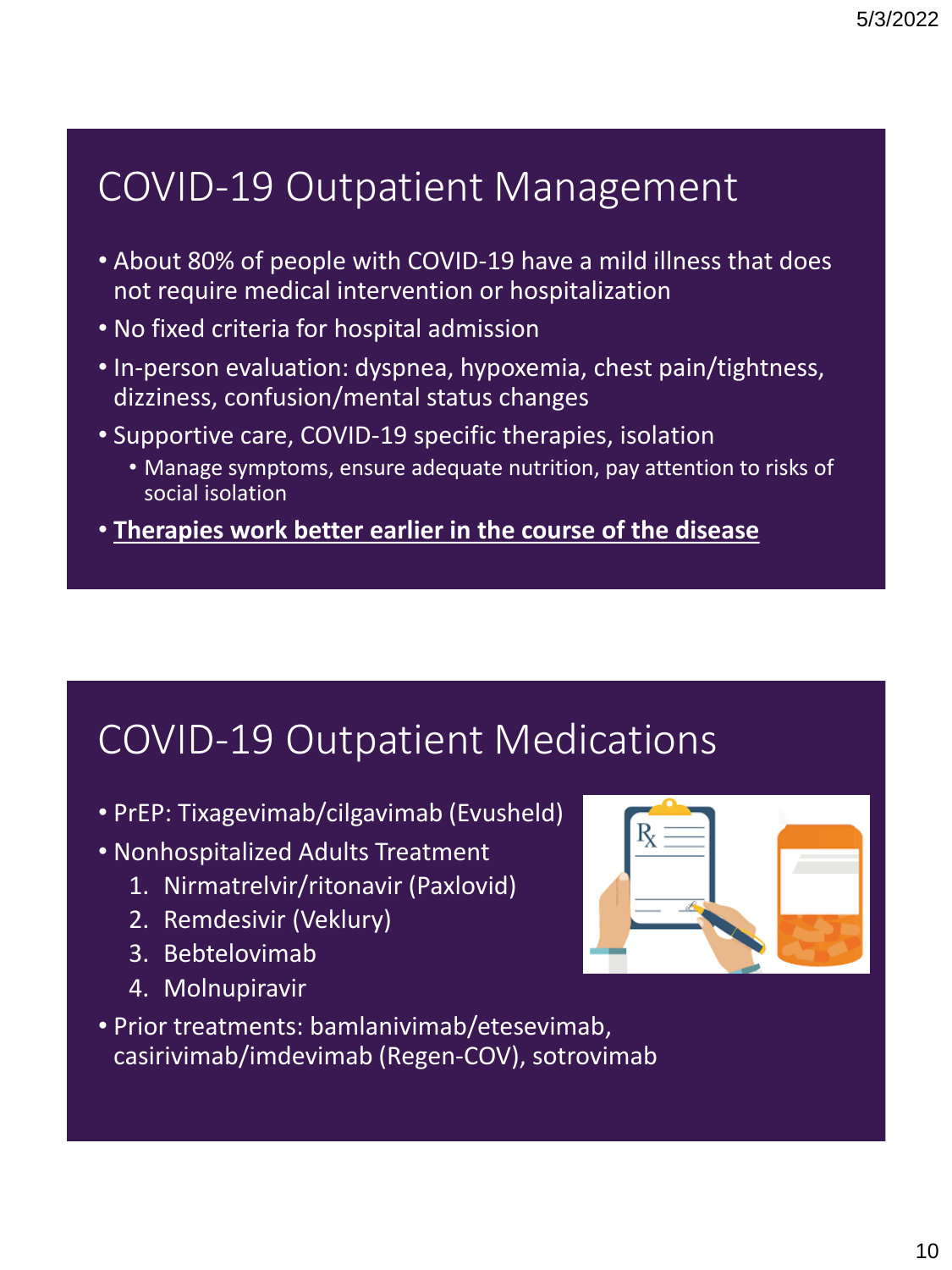#### Monoclonal Antibodies (mAbs)

- Antibodies are proteins used by the immune system to identify and neutralize foreign objects in the body
- Monoclonal: made by cloning a unique white blood cell
- •mAbs are designed to specifically bind certain substances



#### Evusheld (tixagevimab/cilgavimab)

- mAbs that bind to the spike protein on SARS-COV-2
- Pre-exposure prophylaxis for moderate to severely immunocompromised people 12 years and older
- Should be given ≥2 weeks after vaccination
- IM: 300 mg tixagevimab and 300 mg cilgavimab as a single dose in 2 separate syringes
- Previously approved dose 150 mg, repeat with 2<sup>nd</sup> dose of 150 mg if initial dose was >3 months ago
- Timing of repeat dosing not available due to uncertainty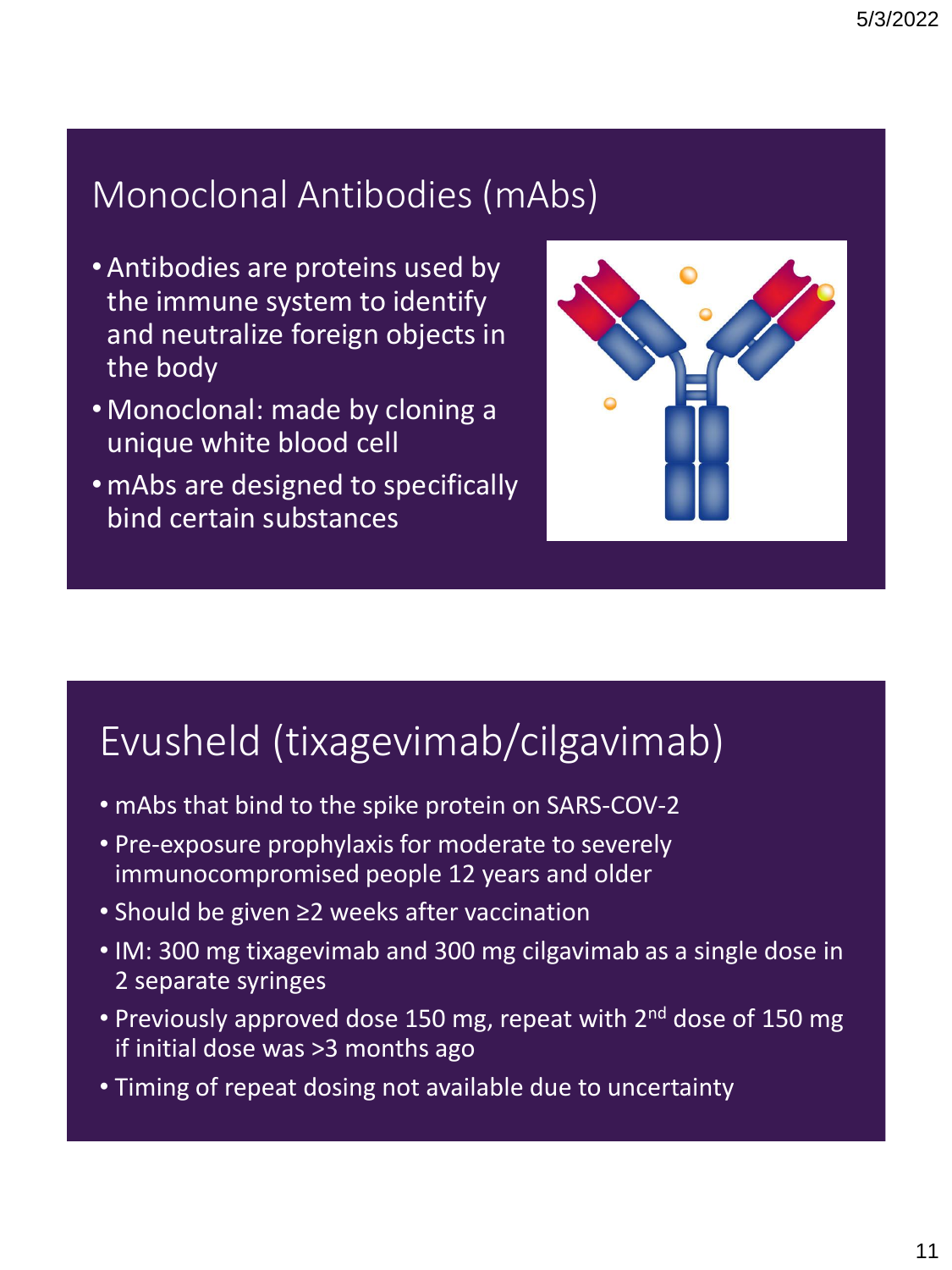## Paxlovid (nirmatrelvir/ritonavir)

- Mechanism of action
	- Nirmatrelvir: protease inhibitor-can't process proteins, incapable of replication
	- Ritonavir: CYP-450 inhibitor-increases concentration of protease inhibitor by blocking metabolism
- Reduces the risk of hospitalization or death by **88%** vs. placebo in clinical trials
- Must be started **within 5 days of symptoms**



### Paxlovid (nirmatrelvir/ritonavir)

- Dose: 300 mg nirmatrelvir with 100 mg ritonavir twice a day for 5 days
- 2 pink nirmatrelvir tablets + 1 white ritonavir tablet in the morning and evening
	- 3 AM pills/3 PM pills; 6 pills/day; 30 pills total
- Significant and complex **drug-drug interactions**
- Adjusted dosing for renal function

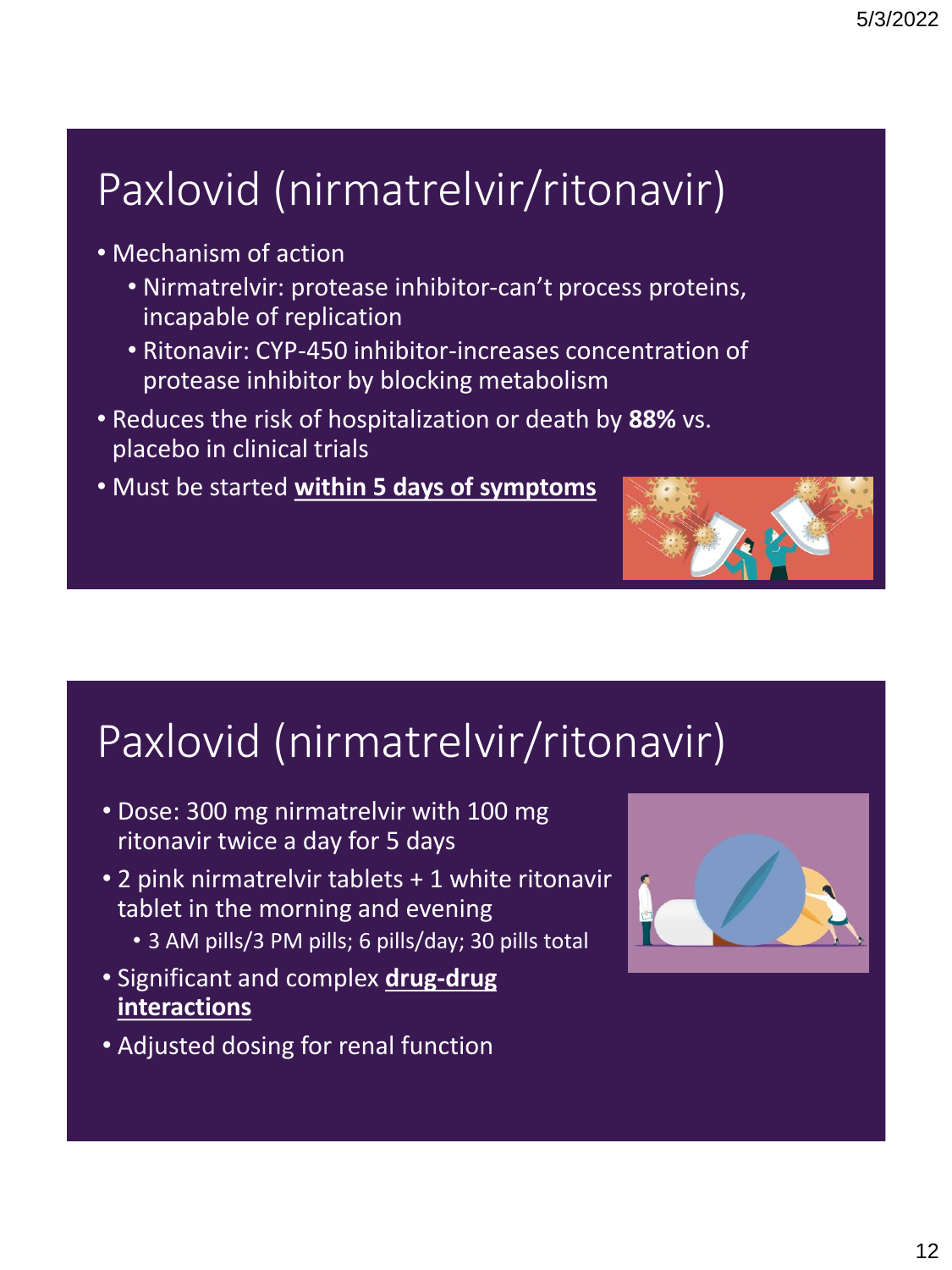### Remdesivir

- Broad-spectrum antiviral, nucleoside analogueterminates RNA synthesis
- Shorter duration of treatment than inpatient (3 days vs 5-10 days)
- 3 days of remdesivir had an **87%** reduction in risk of hospitalization or death vs. placebo in clinical trials
- Must be started within **7 days of symptoms**
- IV infusion: 200 mg day 1, 100 mg day 2 and 3





### Remdesivir

- Must be administered in a setting where severe hypersensitivity reactions can be managed
- Each infusion is 30-120 minutes
- Patients must be monitored for 1 hour after the infusion
- Logistical considerations vs. other treatments

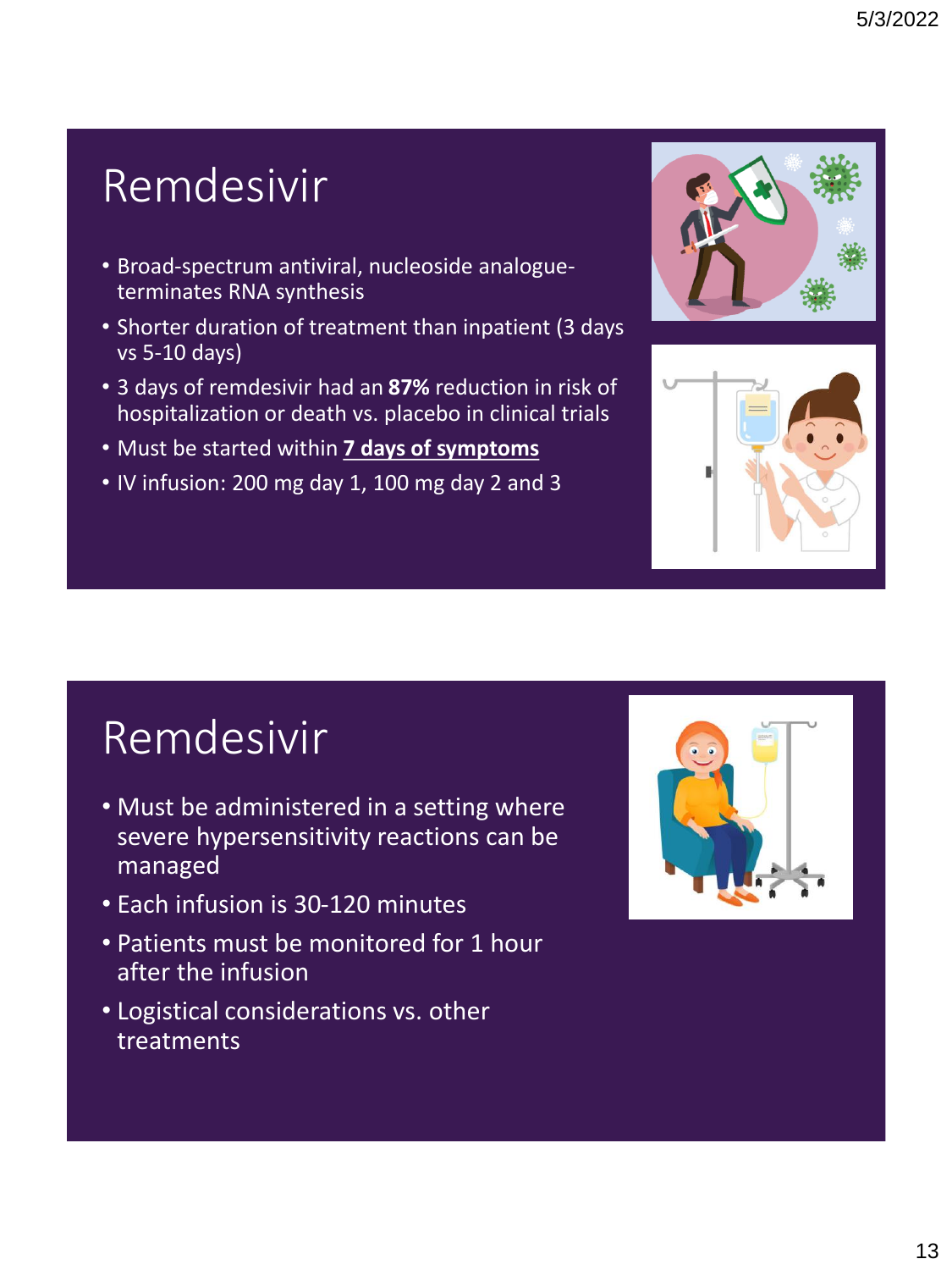### Bebtelovimab

- mAb that binds to the spike protein on SARS-COV-2
- Data mostly comes from in vitro studies
- Must be started within **7 days of symptoms**
- **ONLY** if none of the preferred therapies are available, feasible to deliver, or clinically appropriate
- 175 mg IV push over ≥30 seconds
- Administered in a setting where severe hypersensitivity reactions can be managed
- Patients must be monitored for 1 hour after the infusion

# **Molnupiravir**

- Antiviral: nucleoside analogue-promotes mutations in viral RNA
- Reduce the risk of hospitalization or death by **30%**  vs placebo in clinical trials
- Must be started within **5 days of symptoms**
- **ONLY** if none of the preferred therapies are available, feasible to deliver, or clinically appropriate
- 800 mg twice daily for 5 days (4 x 200 mg pills twice a day, 8/day, 40 total)



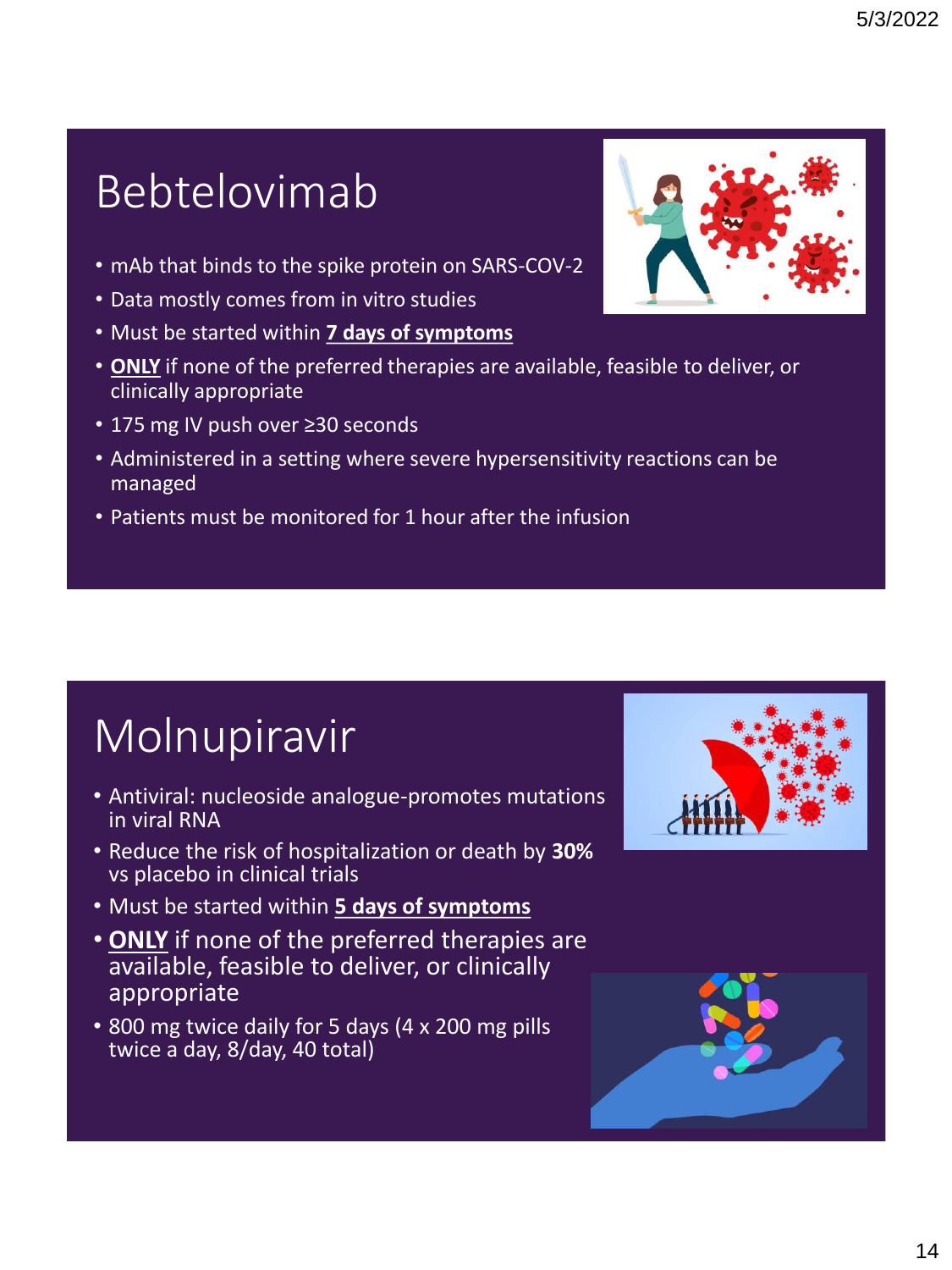#### Locating Outpatient Medications

- Paxlovid and molnupiravir
- COVID-19 Test to Treat Locator:
- Need help finding a place to get medication? Call 1-800- 232-0233 (TTY 888-720-7489)

| <b>Find COVID-19 Medication</b>                                                                                                                                                                                                                                              |     |
|------------------------------------------------------------------------------------------------------------------------------------------------------------------------------------------------------------------------------------------------------------------------------|-----|
| 56537                                                                                                                                                                                                                                                                        | ×   |
| $10 \, \text{mi}$<br>0<br><b>田 Results:6</b>                                                                                                                                                                                                                                 | 250 |
| $\checkmark$<br>Locations to fill a prescription                                                                                                                                                                                                                             | 6   |
| Walgreens Store #12592<br>$(0.32 \text{ mi})$<br>326 W Lincoln Ave. Fergus Falls, MN 56537<br>Therapeutic: Lagevrio (molnupiravir)<br>Talk to your doctor or visit a local community health center to get a prescription before<br>going to this location to get medication. |     |
| Walgreens Store #12592<br>$(0.32 \text{ mi})$<br>326 W Lincoln Ave, Fergus Falls, MN 56537<br><b>Therapeutic: Paxlovid</b><br>Talk to your doctor or visit a local community health center to get a prescription before<br>going to this location to get medication.         |     |
| <b>Thrifty Drug Stores Inc</b><br>$(0.67 \text{ mi})$                                                                                                                                                                                                                        |     |

#### Locating Outpatient Medications

- Paxlovid, bebtelovimab, molnuprivair, Evusheld
- COVID-19 Therapeutics [Locator https://covid-19-](https://covid-19-therapeutics-locator-dhhs.hub.arcgis.com/)

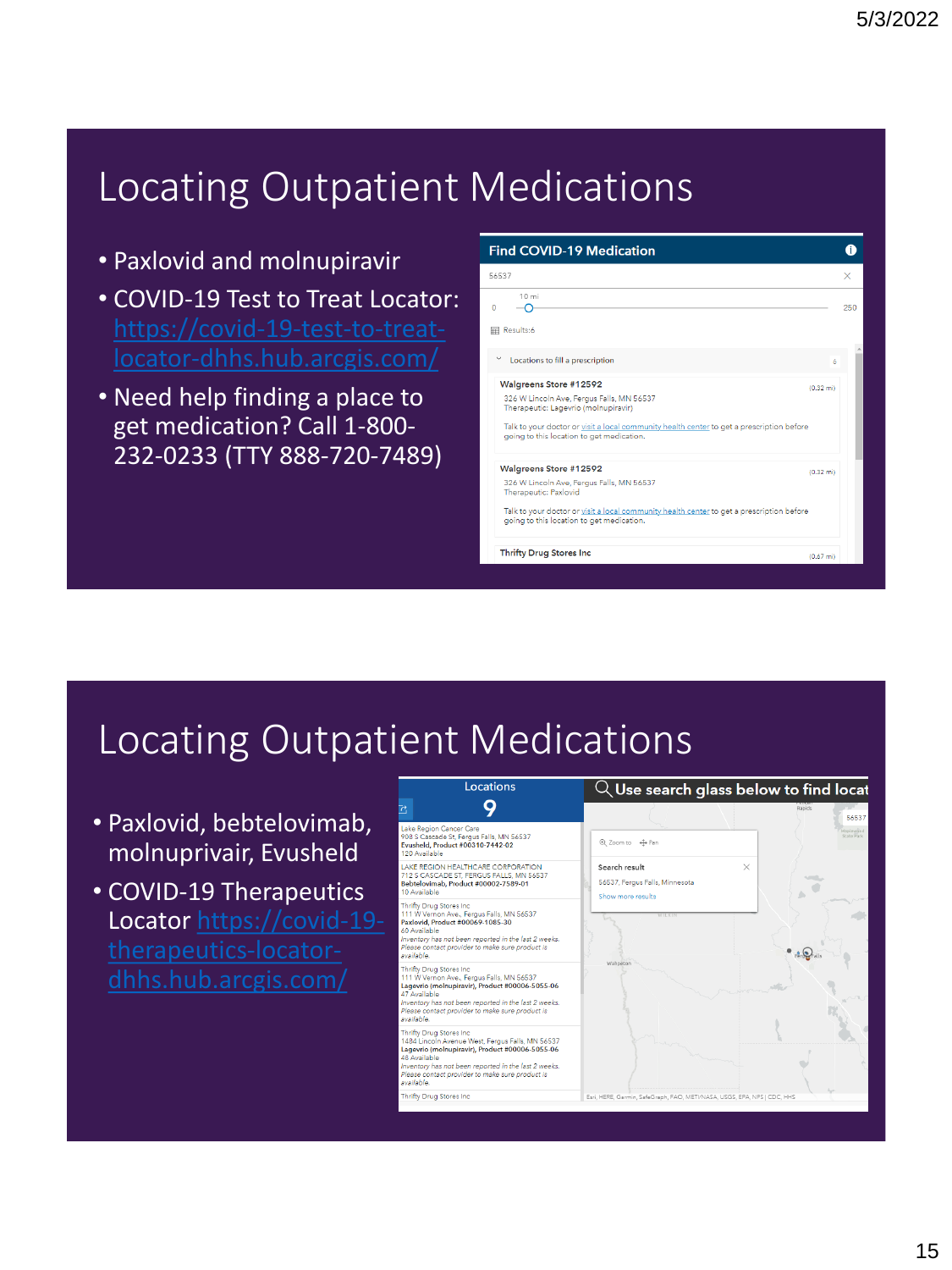### Long COVID



- Physical and psychological symptoms are common following COVID-19
- Include fatigue, dyspnea, chest pain, cough
- Can have psychologic and/or cognitive symptoms
- Most people recover in about 2 weeks, longer recovery more common in those with severe disease (a few months or longer)
- No specific therapies available for post-COVID symptoms
- Refer and treat as usual
- Olfactory training for persistent lost of taste/smell



#### Summary



- Recommend everyone over 5 years old to get their primary COVID-19 vaccine series and booster (especially older adults)
- 2<sup>nd</sup> boosters are available for certain populations, no concrete recommendations
- Deal with vaccine skepticism with patience and compassion
- There are antiviral and mAb treatments available for nonhospitalized adults with COVID-19
- These treatments are ranked in order of preference, but each has their own pros and cons
- Availability of these treatments varies widely by your location and demand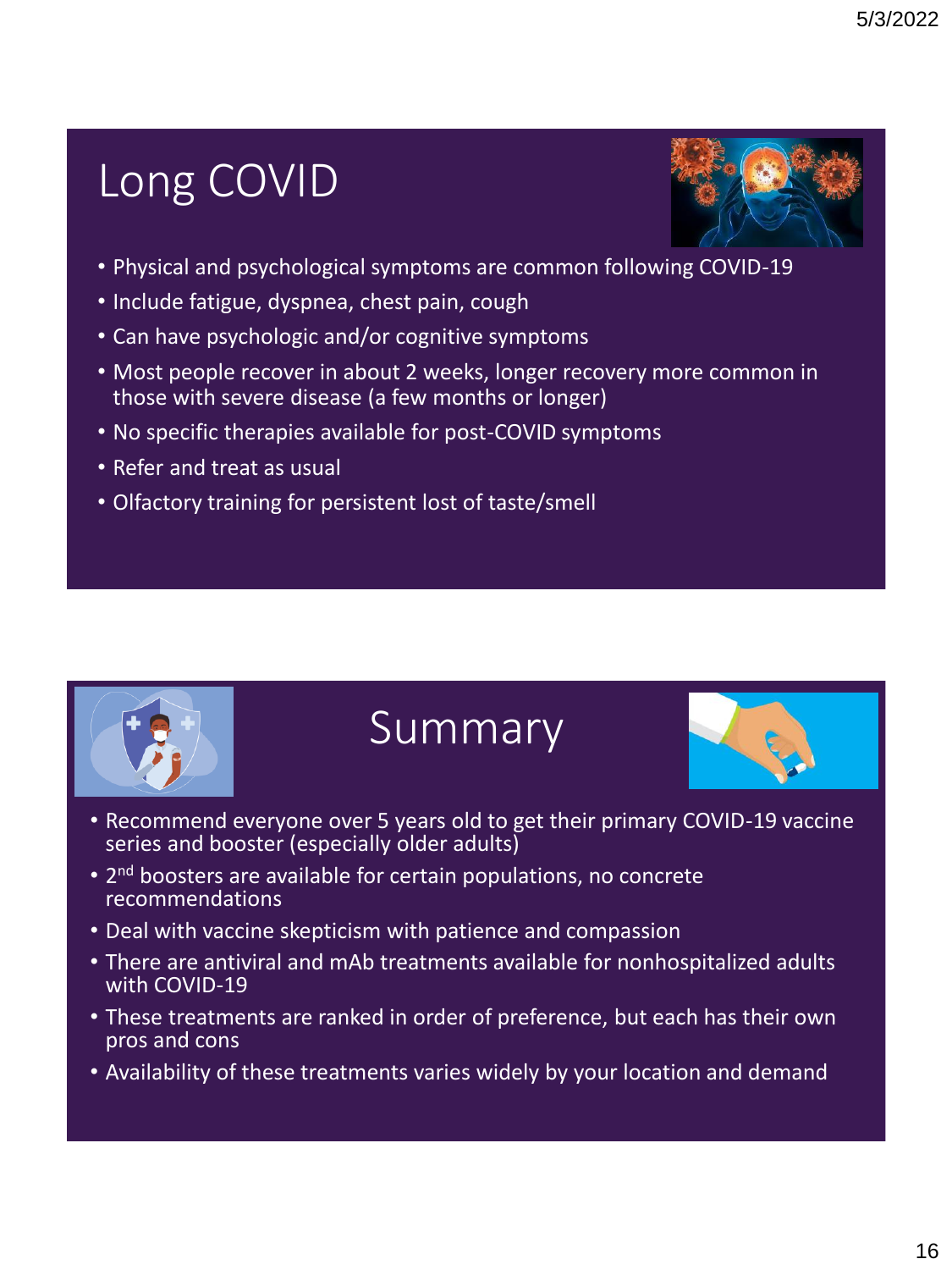### Patient Case

- A 71-year-old female calls your clinic stating she did a home COVID test today and it was positive
- Her symptoms started yesterday and included chills, sweating, sore throat, and body aches
- Patient's PMH includes atrial flutter (**warfarin, diltiazem**), COPD (inhalers), heart failure (beta blocker, diuretic), and hypertension
- Remdesivir is not available in your area

### Patient Case

- A 31-year-old female contacts your hospital about receiving a mAb infusion for COVID-19
- Her symptoms started four days ago and include congestion/runny nose, cough, fatigue, headache, muscle pain/body aches
- Patient's risk factor for severe disease: obesity
- Remdesivir is not available in your area